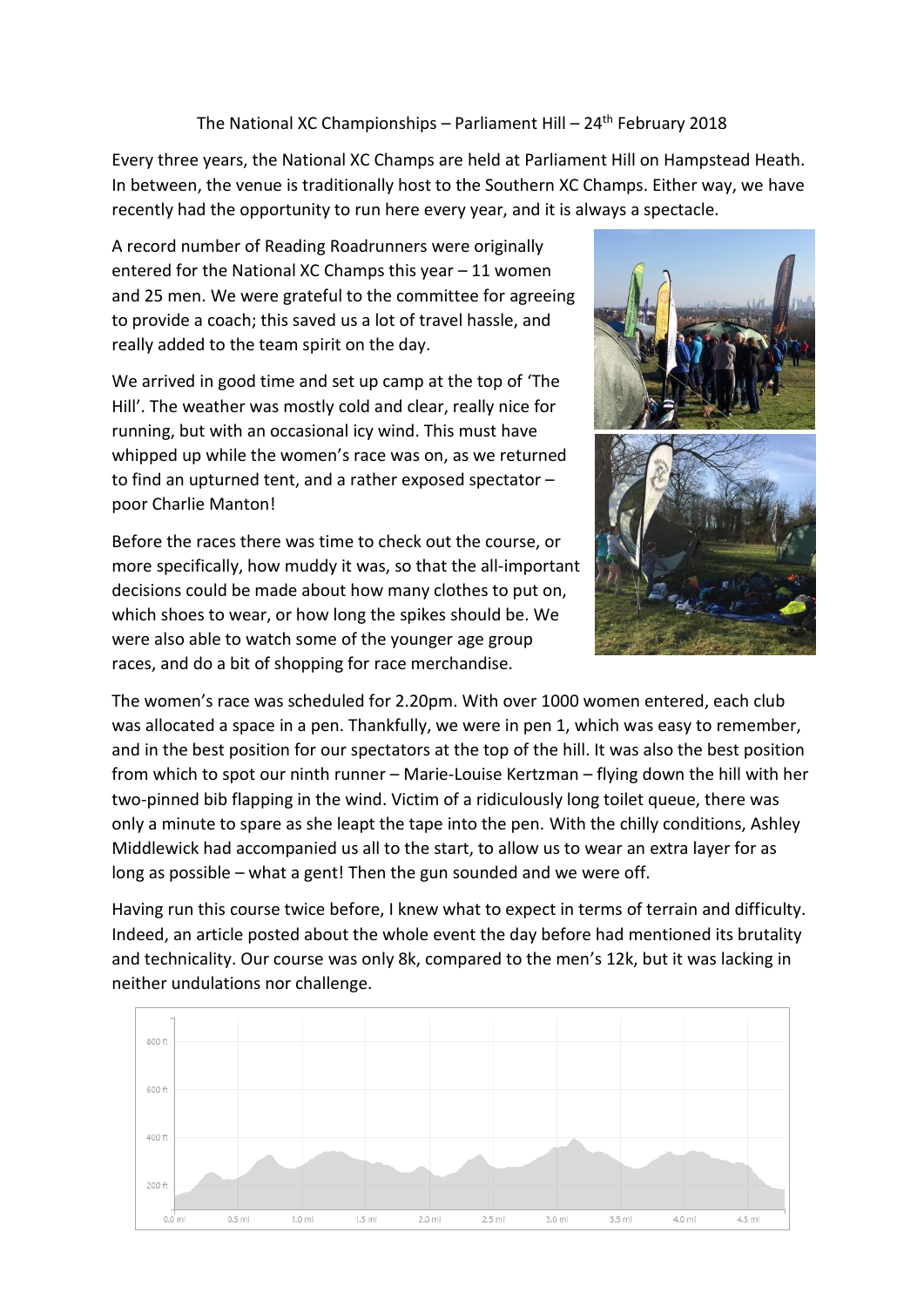Being a national rather than a regional event this year, competition was fierce. Even in the second half of the field, far back from the crop tops and pants brigade, there was a significant amount of elbowing, shoving, and very little space, particularly at the beginning. On the first downhill, I got stuck behind people who stopped – STOPPED! – when they encountered some deep mud. Had they never run at Tadley before?! As the race progressed, the field spread out as expected, and it was back to the usual 'try to catch the person in front' routine as the course upped and downed over one medium and one full lap. Of course, the gruelling uphill start can only mean an exhilarating downhill finish, which makes it all worth it. The final 200 metres is an amazing sprint over rutted mud, followed by an effort to remove a mud-caked chip from your ankle. At least they provided chairs for this purpose.

The winner of the race was Phoebe Law, a name we recognised from the Hampshire League and as the winner of the Southerns, in a phenomenal time of 28.33. The first RR home was Sarah Dooley, an excellent V40 runner, in 333<sup>rd</sup> place, with 38.01. The seniors followed -Gemma Buley (39.36), Pip White (41.04), and Marie-Louise Kertzman (41.33). These four scorers gave the team 56<sup>th</sup> place, out of 112 complete teams – a very good result. Next in were the rest of the vets: Sarah 'not bad for an old girl' Alsford (42.19), me (43.56), Nicole 'I'm not doing this without spikes again' Rickett (45.08), Claire Seymour (47.22), and Maria Norville (57.02). \*quotes are the athletes' own!



With the men's race due to start at 3pm, most of us missed it. I heard a klaxon while still out on the course, and spared a thought for those who would now be facing the infamous hill. Our challenge, after cheering in the rest of our women, was to run back up the hill to cheer on the men, whose arrival on their second lap was signified by shouts and cow bells. With over 2300 runners, there was talk of frequent bottlenecks early on in the course; however, there was plenty of time for these to ease over the one medium and two full laps.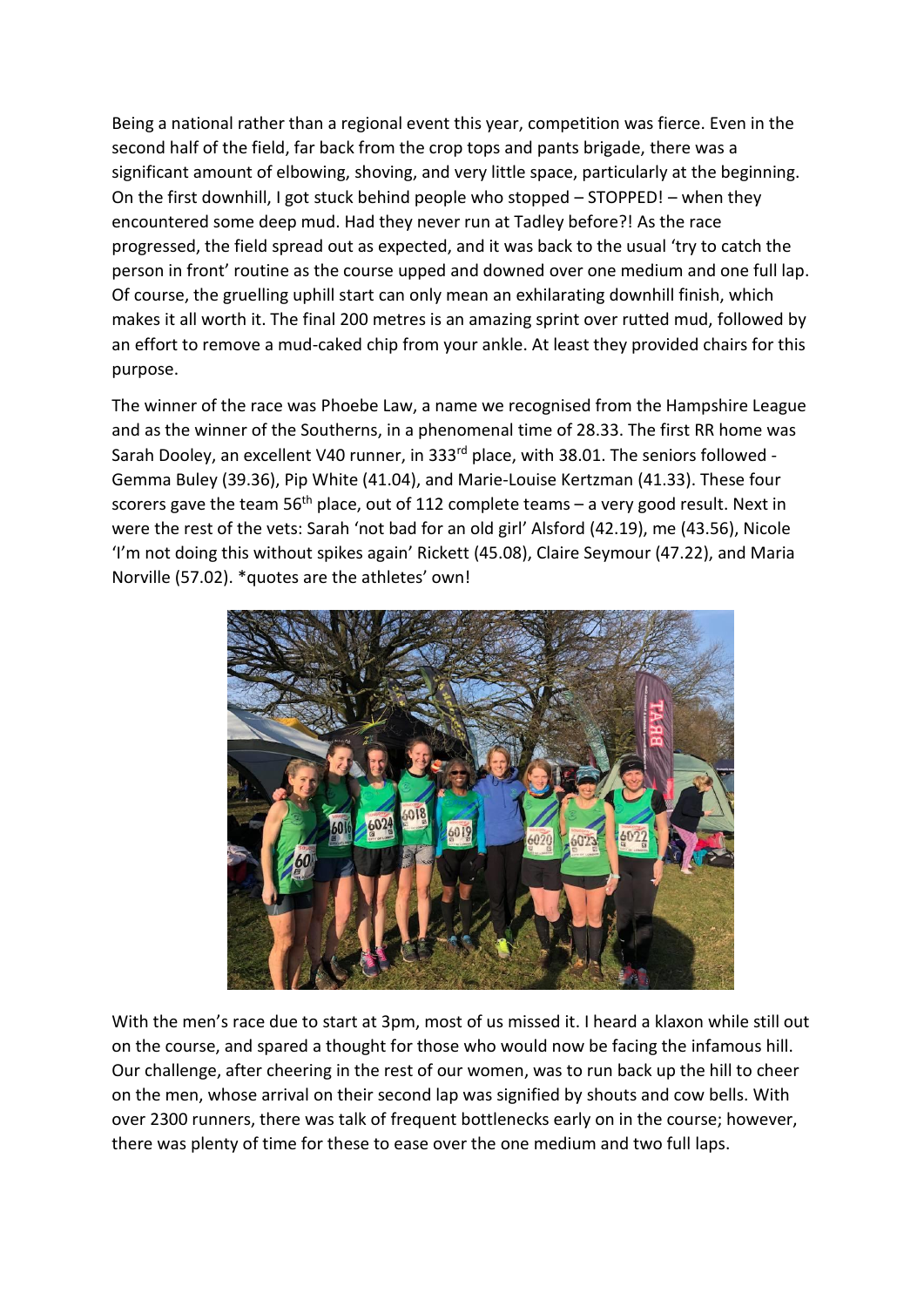

The winner of the men's race was Adam Hickey of Southend, the silver medallist from the Southerns, in an incredible 39.35. First RR home was Rob Corney, in a hugely impressive 78<sup>th</sup> place, with 43.03 (he can't say he enjoyed it, though). He was followed by Matthew Richards (45.59), Chris Lucas (47.00) and Brendan Morris (47.55). Next in was our first vet, Andrew Smith (50.04), and, having come straight from work, David McCoy (the younger), in 50.12. These scorers gave the team  $36<sup>th</sup>$ , out of 162 complete teams – an excellent result. Jamie Smith was not far behind (50.24), followed by Ashley Middlewick (50.39), David Ferguson (53.50), Tom Peirson-Smith (54.44), Tom Anthistle (57.49), Ian Giggs (58.05), Bill Watson (1.00.17), Alan 'my quads know all about the hills' Freer (1.01.50), David Fiddes (1.03.09), David Lennon (1.04.53), Colin Cottell (1.04.54), Gary Brampton (1.09.15), Chris Manton (1.13.23), Peter Reilly (1.14.54), an injured Brian Kirsopp (1.17.11), Peter 'love it and hate it' Higgs (1.17.20), and Pete Morris (1.25.06). An under-the-weather Lance Nortcliff did not finish, unfortunately.



After some recovery involving a bit of moving around, the obligatory debrief, hot drinks, and, most importantly, food, it was time to pack up and board the coach. Many hands definitely do make light work, and the tent seemed to be dismantled and packed away in